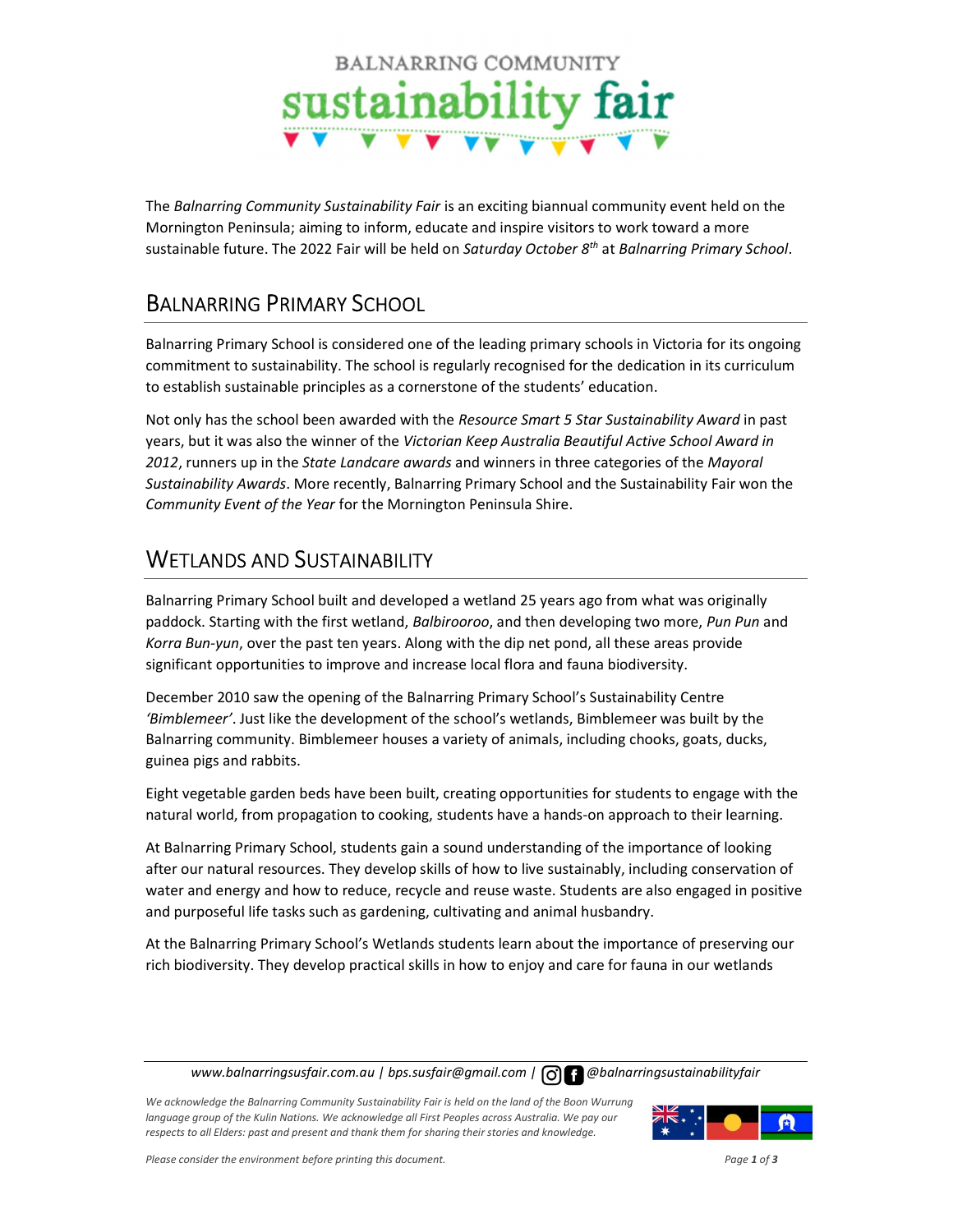# BALNARRING COMMUNITY sustainability fair

### WHAT IS THE BALNARRING COMMUNITY SUSTAINABILITY FAIR?

The Balnarring Community Sustainability Fair is an initiative that has grown from Balnarring Primary School's commended sustainability program and the active and passionate Balnarring community.

The Fair presents a unique opportunity for the wider community to learn more about the school's sustainability program, and for like-minded businesses and organisations to participate in the Fair to educate and inform visitors about how we can all work towards a more sustainable future.

It is the aim of the Fair to raise awareness of sustainable living practices and provide visitors with the proper tools and information to take up these practices in everyday life.

## WHO WILL ATTEND THE BALNARRING COMMUNITY SUSTAINABILITY FAIR?

With the Fair's broad and exciting program planned, it is envisaged that a diverse range of visitors will attend the Balnarring Community Sustainability Fair.

The Balnarring community is actively engaged in the school's sustainability initiatives and will wholeheartily support the event. It is predicted that like-minded people from other communities on the Mornington Peninsula, and indeed Melbourne, will also attend the event.

The Fair will be a meeting place for local and ethically minded communities and supply an opportunity for visitors of all ages to learn and be informed, take part in workshops and hands-on activities.

## WHY SUPPORT THE BALNARRING COMMUNITY SUSTAINABILITY FAIR?

The Balnarring Community Sustainability Fair presents a unique opportunity for forward thinking organisations to partner what promises to be a hugely successful and powerful community event.

Organisers are seeking partners who match the philosophies of the Balnarring Community Sustainability Fair.

Those who choose to partner the Balnarring Community Sustainability Fair will have the opportunity to show their support for sustainable living practices, and have their brand associated with a positive, grass roots community event.

www.balnarringsusfair.com.au | bps.susfair@gmail.com |  $\bigcap$  |  $\bigcap$  @balnarringsustainabilityfair

We acknowledge the Balnarring Community Sustainability Fair is held on the land of the Boon Wurrung language group of the Kulin Nations. We acknowledge all First Peoples across Australia. We pay our respects to all Elders: past and present and thank them for sharing their stories and knowledge.